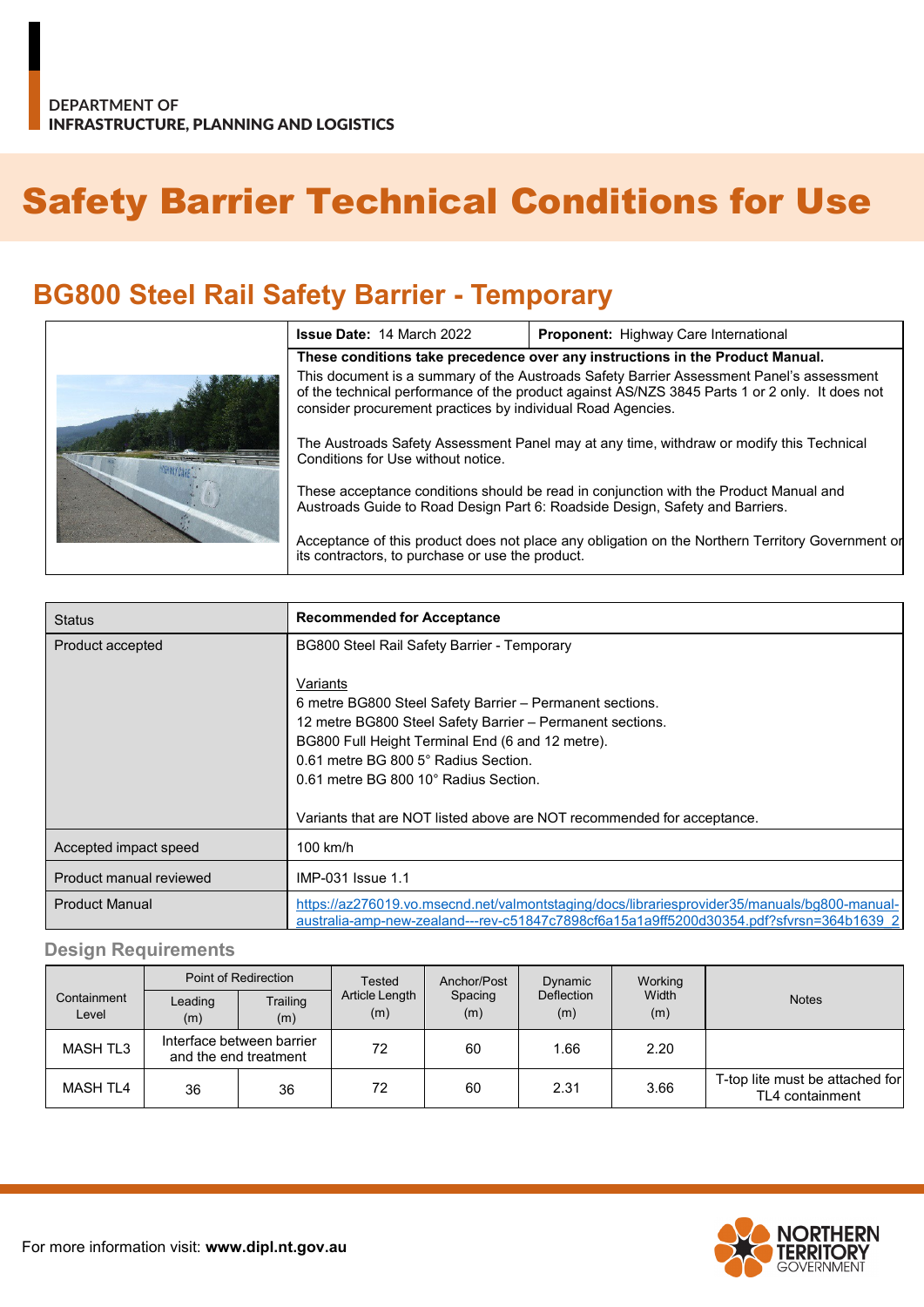## **Approved Connections**

| An accepted end treatment must be provided at both ends of all barrier installations |                                                                                                                                                                                                                                                                                                          |  |  |  |  |
|--------------------------------------------------------------------------------------|----------------------------------------------------------------------------------------------------------------------------------------------------------------------------------------------------------------------------------------------------------------------------------------------------------|--|--|--|--|
| <b>Public Domain Products</b>                                                        |                                                                                                                                                                                                                                                                                                          |  |  |  |  |
| W-Beam Guardrail                                                                     | Not Permitted                                                                                                                                                                                                                                                                                            |  |  |  |  |
| Thrie-Beam Guardrail                                                                 | Not Permitted                                                                                                                                                                                                                                                                                            |  |  |  |  |
| Concrete                                                                             | Permitted - BG800 to Thrie Beam to Type F Concrete Safety Barrier. The transition includes the<br>Full Height Terminal End.                                                                                                                                                                              |  |  |  |  |
| <b>Proprietary Products</b>                                                          |                                                                                                                                                                                                                                                                                                          |  |  |  |  |
|                                                                                      | • Refer SMART Crash Cushion Technical Conditions for Use.<br>• The BG800 to SMART Crash Cushion transition must be used to connect the crash cushion to<br>the barrier. The transition includes the Full Height Terminal End.                                                                            |  |  |  |  |
| <b>SMART Crash Cushion</b>                                                           | • Reverse impacts into the transition section can produce a greater occupant severity value than<br>preferred. Where reverse impacts are possible (e.g. bi-directional traffic), a risk assessment<br>must be completed and steps to mitigate the likelihood of reverse impact should be<br>implemented. |  |  |  |  |
|                                                                                      | • Refer Universal Tau-M Crash Cushion Technical Conditions for Use.                                                                                                                                                                                                                                      |  |  |  |  |
|                                                                                      | • The BG800 to Universal Tau-M Crash Cushion transition must be used to connect the crash<br>cushion to the barrier.                                                                                                                                                                                     |  |  |  |  |
| UNIVERSAL TAU-M Crash Cushion                                                        | • Reverse impacts into the transition section can produce a greater occupant severity value than<br>preferred. Where reverse impacts are possible (e.g. bi-directional traffic), a risk assessment<br>must be completed and steps to mitigate the likelihood of reverse impact should be<br>implemented. |  |  |  |  |
|                                                                                      | • Refer to QUADGUARD M10 CZ Crash Cushion Technical Conditions for Use.                                                                                                                                                                                                                                  |  |  |  |  |
|                                                                                      | • The BG800 transition to end terminal must be used to connect the crash cushion to the barrier.                                                                                                                                                                                                         |  |  |  |  |
| QUADGUARD M10 CZ Crash<br>Cushion                                                    | • Reverse impacts into the transition section can produce a greater occupant severity value than<br>preferred. Where reverse impacts are possible (e.g. bi-directional traffic), a risk assessment<br>must be completed and steps to mitigate the likelihood of reverse impact should be<br>implemented. |  |  |  |  |
|                                                                                      | • The installation is restricted to an impact speed of 80 km/h or less.                                                                                                                                                                                                                                  |  |  |  |  |
|                                                                                      | • Refer to Absorb-M Crash Cushion Technical Conditions for Use.                                                                                                                                                                                                                                          |  |  |  |  |
| <b>ABSORB-M Crash Cushion</b>                                                        | • The BG800 to Absorb-M Crash Cushion transition must be used to connect the crash cushion<br>to the barrier.                                                                                                                                                                                            |  |  |  |  |
|                                                                                      | • This is a gating device.                                                                                                                                                                                                                                                                               |  |  |  |  |
| <b>HIGHWAYGUARD LDS Safety</b>                                                       | • Refer to HighwayGuard LDS Technical Conditions for Use<br>• The BG800 to HighwayGuard LDS Barrier transition must be used to connect the barriers.                                                                                                                                                     |  |  |  |  |
| Barrier                                                                              |                                                                                                                                                                                                                                                                                                          |  |  |  |  |
|                                                                                      | • LEGACY status recommended from 1 January 2021.<br>• Refer Universal Tau-II Crash Cushion Technical Conditions for Use.                                                                                                                                                                                 |  |  |  |  |
|                                                                                      | • The BG800 to Universal Tau-Ii Crash Cushion transition must be used to connect the crash                                                                                                                                                                                                               |  |  |  |  |
| <b>LEGACY:</b>                                                                       | cushion to the barrier. The transition includes the Full Height Terminal End.                                                                                                                                                                                                                            |  |  |  |  |
| UNIVERSAL TAU-II Crash Cushion                                                       | • Reverse impacts into the transition section can produce a greater occupant severity value than<br>preferred. Where reverse impacts are possible (e.g. bi-directional traffic), a risk assessment<br>must be completed and steps to mitigate the likelihood of reverse impact should be<br>implemented. |  |  |  |  |
|                                                                                      | • LEGACY status recommended from 1 January 2021.                                                                                                                                                                                                                                                         |  |  |  |  |
|                                                                                      | • Refer QUADGUARD CZ Crash Cushion Technical Conditions for Use.                                                                                                                                                                                                                                         |  |  |  |  |
| <b>LEGACY:</b>                                                                       | • The BG800 to Quadguard CZ transition must be used to connect the crash cushion to the<br>barrier. The transition includes the Full Height Terminal End.                                                                                                                                                |  |  |  |  |
| QUADGUARD CZ Crash Cushion                                                           | • Reverse impacts into the transition section can produce a greater occupant severity value than<br>preferred. Where reverse impacts are possible (e.g. bi-directional traffic), a risk assessment<br>must be completed and steps to mitigate the likelihood of reverse impact should be<br>implemented. |  |  |  |  |